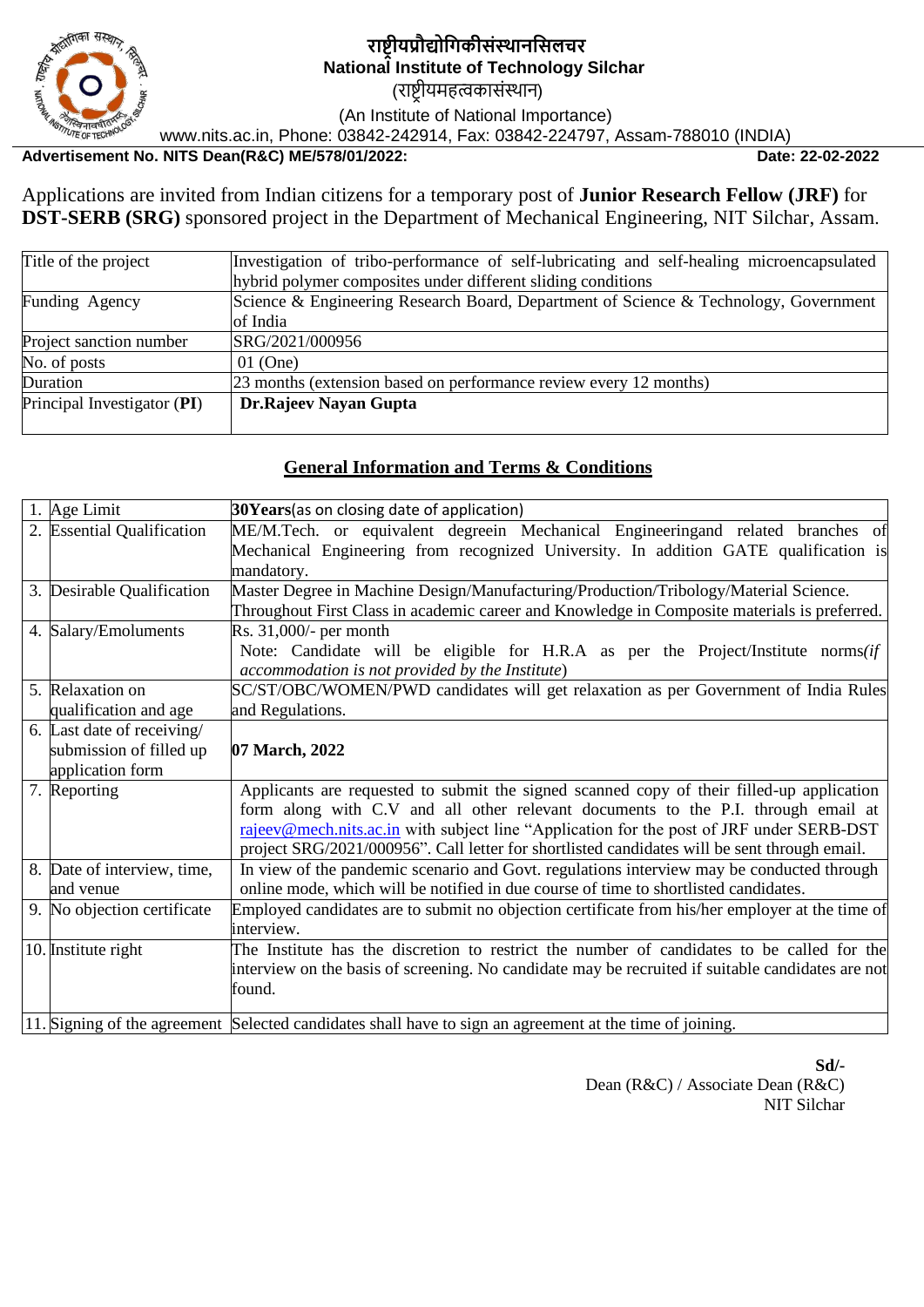National Institute of Technology Silchar

# FORMAT of APPLICATION

# For **Junior Research Fellow**

Paste recent passport size colored photograph

1. Advertisement no. ............................................................ dated:

2. Title of the Project- ………………………..……………………………………………

…………………………………………………………………………………………

- 3. Department:
- 4. Name of the applicant (in block letters):
- 5. Father's/Husband's Name:
- 6. Date of Birth(DD-MM-YYYY):
- 7. Age as on 13-02-2022:
- 8. Postal Address:

E-mail: Phone no.:

9. Permanent Address:

#### 10. Nationality:

- 11. Marital Status:
- 12. Whether belongs to SC/ST/OBC/EWS/PwD: (If yes, attach certificate):

### 13. Educational Qualification: (Starting from Class X)

| Exam.<br>passed | <b>Board/University</b> | Divi<br>sion | $\%$ age<br>of<br>marks<br>$/$ CPI | Year of<br>passin<br>g | Subjects |
|-----------------|-------------------------|--------------|------------------------------------|------------------------|----------|
|                 |                         |              |                                    |                        |          |
|                 |                         |              |                                    |                        |          |
|                 |                         |              |                                    |                        |          |
|                 |                         |              |                                    |                        |          |
|                 |                         |              |                                    |                        |          |